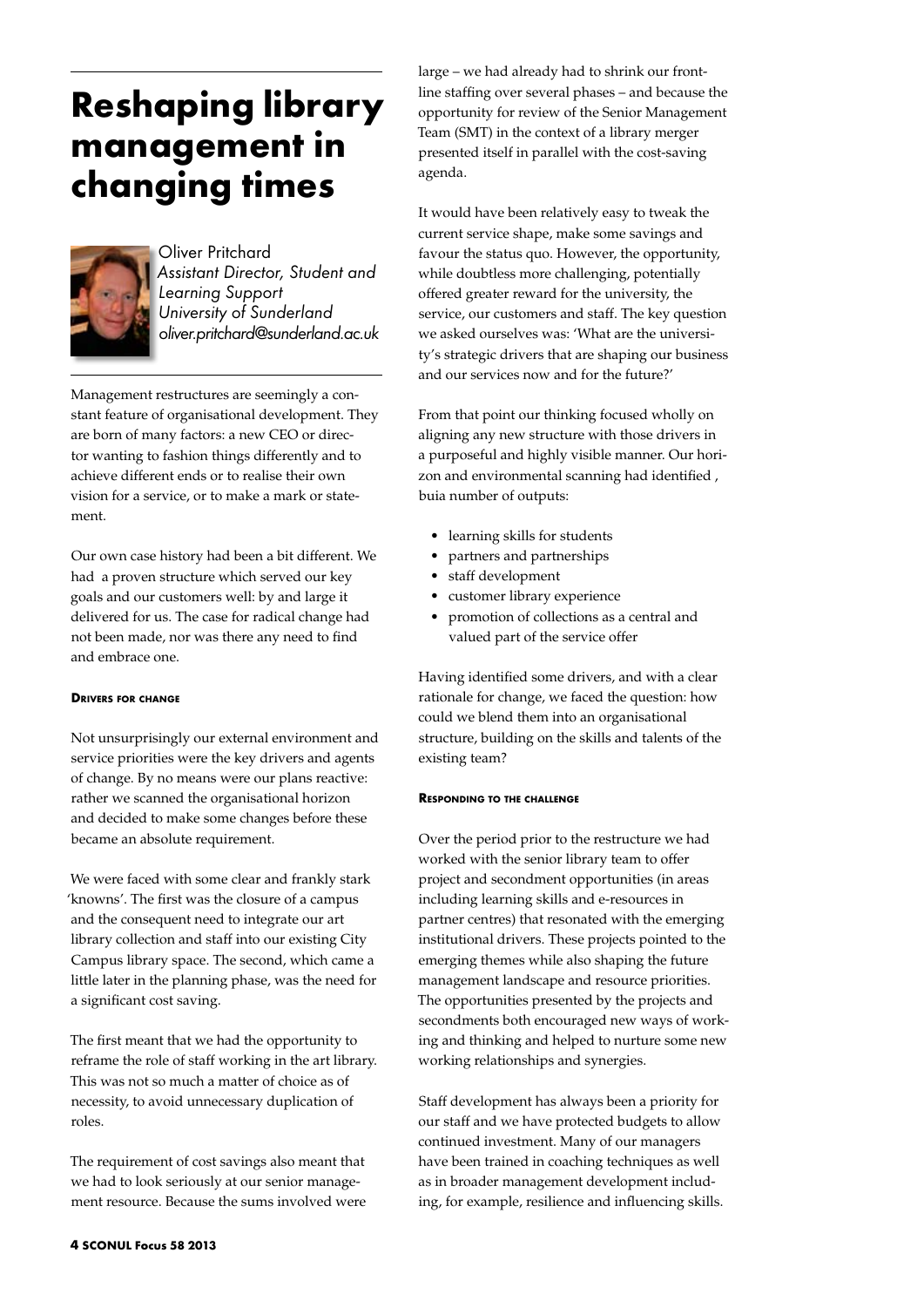Such skills would be important when working in a less hierarchical management structure.

The identified drivers and our experience from the projects resulted in a new structure of six senior library roles. This achieved an overall reduction of two full-time equivalents by voluntary means; additionally, the deletion and redesignation of our former deputy site librarian roles based at different sites gave us a SMT which retained its original number and core strength. Considerable time and thought was given to the development and detailing of the roles and the defining of the relationships and dependencies between them. As West-Burnham comments, 'The move from control has to be demonstrated through a significant rethinking of how jobs are designed and defined'.<sup>1</sup>

The new roles are:

Quality and Marketing Manager Campus Library Manager (x2) Learning and Teaching Skills Manager E-resources and Collections Manager Partnerships and Staff Development Manager

# **Communication**

As a part of the restructure we gave time to ensure that the staff across the service were appropriately briefed on the changes and how they would affect their work. To ensure that the briefings were as effective as possible, we provided briefings written specifically for certain staff and held group meetings, allowing for questions and wider discussion. We also prepared individual communications for staff who could not attend and followed up with further email information.

#### **Values and cultural change**

Our new structure was not only based on new drivers and the need to redirect some of our staff resource. It was also predicated on a desire to introduce a new way of working within the SMT and the service as a whole. The new model centres on shared responsibility and co-dependency.

Niether of these concepts was new to us – indeed, they can be considered essential to successful service delivery. The whole of our converged service Student and Learning Support has been built around a shared culture, supported by five core shared service values:

- teamwork
- information sharing
- customer focus
- customer satisfaction
- continuous improvement

The foundations of the new service shape had been laid, with team work, information sharing and continuous improvement being particularly relevant. However, our new library structure specifically and intentionally embraced shared responsibility and co-dependency as founding cornerstones – they were part of the fabric of the new design.

### **Perceived benefits**

This was a complex but also a sophisticated approach and we believed that the benefits would prove worthwhile and could further our process of cultural change: 'When organizations succeed with matrix structures, significant positive outcomes usually result from employees sharing ideas and resources out of silos… New relationships are built, employees acquire new skills, and organizational performance improves.'2

The new structure moved away from what had been a relatively successful hierarchical model (Fig. 1) in which we had worked hard to ease the rigidity of the structural model to encourage shared responsibility and creativity across the service. The new approach is not by any definition a 'matrix' model approach; for example, it does not rely on the creation of project teams / managers to deliver core functions. It perhaps shares some matrix style characteristics, notably the valuing of flexibility and the free flow of information, but this was distinctly not the application of a theoretical model to a service. Rather, our thinking was born in response to and in anticipation of the changing higher education landscape.

The revised structure (Fig. 2) is demanding, in that it brings both some specific and some shared responsibilities for our managers – depending on the role of the particular member of staff in relation to those at managerial level. For example, an academic liaison librarian might report to one SMT member for faculty liaison matters and to another for aspects of their role which support campus service delivery; particular collaboration may be required in areas such as collection development, skills delivery and services for partner centre students. Overall the new shape creates dependencies between each member of SMT and each 'portfolio' of work and allows greater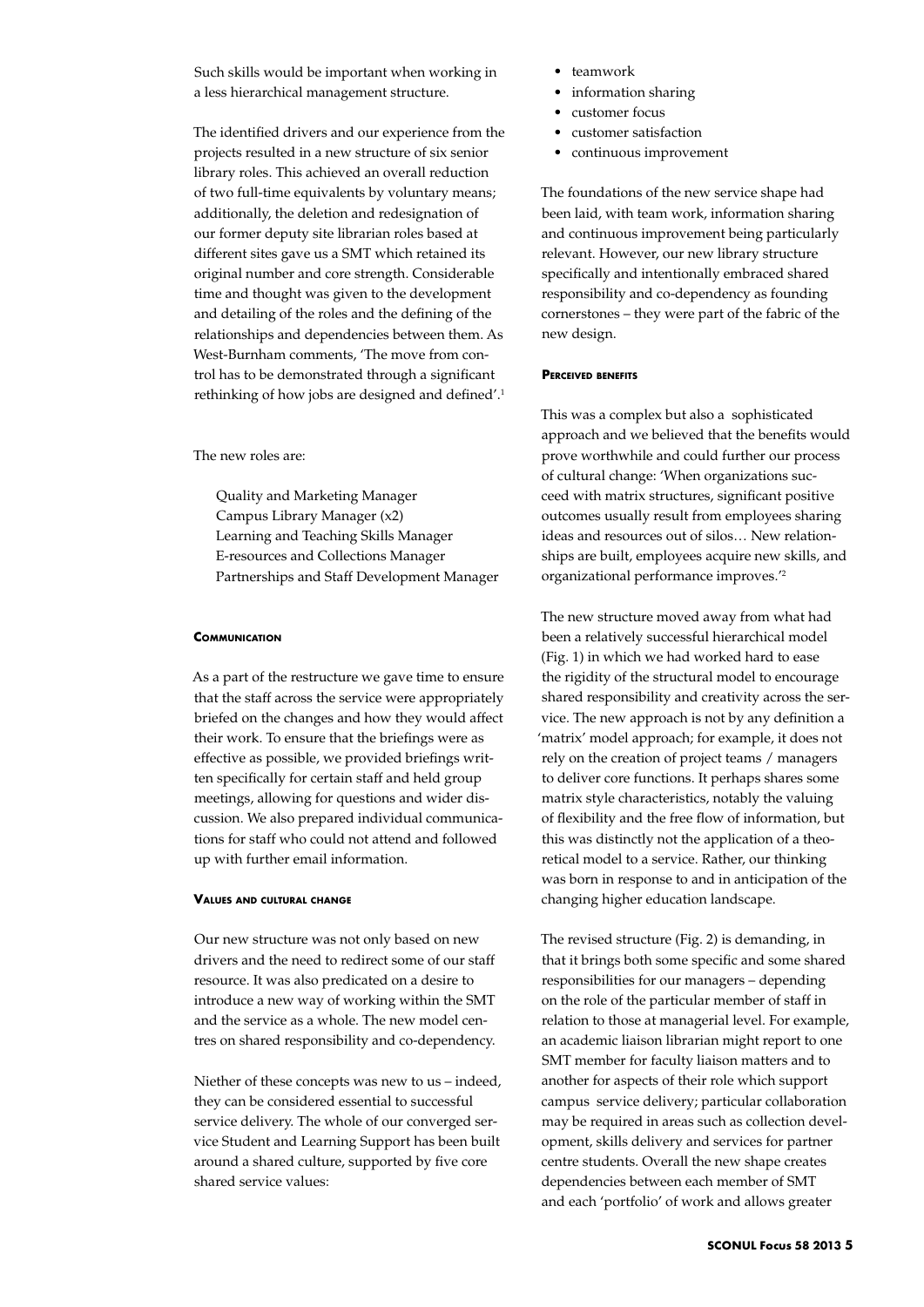

*Fig. 1. University of Sunderland library structure before 'reshape'*



*Fig. 2. University of Sunderland Library Structure after 'reshape'*

flexibility between teams, encouraging both local ownership and creativity.

The whole depends and trades upon the ability of all our staff to work flexibly and in professional relationships. In the end the structure itself resolves little – it is the way our staff work that achieves the benefits. There are of course

risks here – not least, potential confusion about line management. However, there has been little reported or significant evidence of this to date. The early indications are that the opportunity to use greater flexibility and capitalise on staff creativity is coming to the fore. This is possibly most marked within the SMT itself, where managers have embraced new roles with considerable